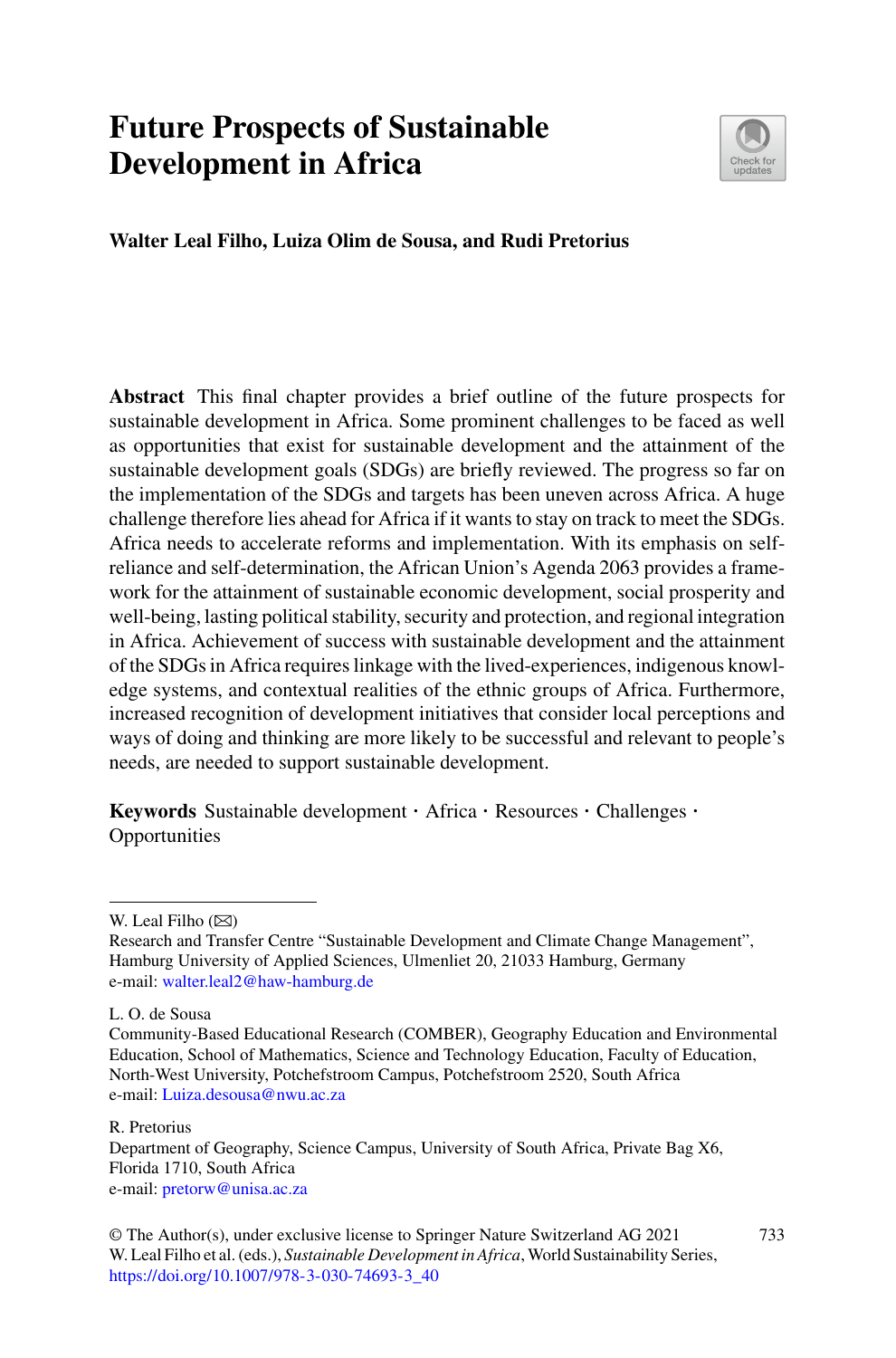# **1 Introduction**

Africa is a continent rich in landscapes, natural resources, and biodiversity. Poor populations in particular are directly and existentially dependent on intact ecosystems and their services, as natural resources often form their livelihood and sole economic capital. These ecosystem services include the provision of elementary raw materials such as drinking water, food, timber, climate regulation or soil fertility.

At present, many African countries face serious environmental problems that affect socio-economic development and the livelihoods of the population. These include deforestation, land and soil degradation and loss of biodiversity. The overexploitation of natural resources due to high population growth with rising living standards, is often a common problem. A further one, climate change, can contribute to a disruption of fragile ecosystems, placing high demands on the adaptive capacity of local populations who are particularly vulnerable to environmental change (Leal Filho et al. [2021\)](#page-7-0).

Many studies have focused on sustainability practices in Africa. However, more recent research has highlighted that in order to achieve sustainability in the future, innovative practices need to be developed (Youssef et al. [2018\)](#page-8-0).

A study undertaken in a sample of African countries identified the fact that innovation, improvement of institutional quality and entrepreneurship are vital in achieving sustainability in the future. More specifically, sustainability-orientated entrepreneurship is encouraged over conventional types of entrepreneurship. The latter contributes to environmental degradation in both the formal and informal sector. However, promoting innovation and adoption of new technologies by entrepreneurs allows for more sustainable practices and thus progression toward sustainability (Youssef et al. [2018\)](#page-8-0). In terms of green-entrepreneurships, there are some evidences that Africa is moving towards sustainable urban agriculture that will promote both, economic transformation and growth in the future (Akinsemolu [2020\)](#page-6-0).

Research in 13 Sub-Saharan African countries indicates that urbanisation, economic development, use of fossil fuels and electricity has contributed greatly to adverse environmental outcomes over recent years. Therefore, it is suggested that problems related to these sectors should be addressed to achieve sustainability. Emphasis is placed on switching to cleaner, environmentally friendly energy sources in Africa (Asongu et al. [2020\)](#page-7-1). An article on sustainability futures suggests that Africa should use opportunities provided by the green economy to their advantage. An example is to address the pressures caused by climate change by developing new business and industries to ameliorate the problem. Researchers believe that this change will lead to a growth in the solar and wind energy industries, as seen in Kenya (Akinsemolu [2020\)](#page-6-0).

Additionally, it is expected that lower rainfall may become more widespread in Sub-Saharan Africa, which may cause lower agricultural production in future. Using this information, innovative practices and adaptive measures to maximise productivity are being designed to ensure sustainable development in the future.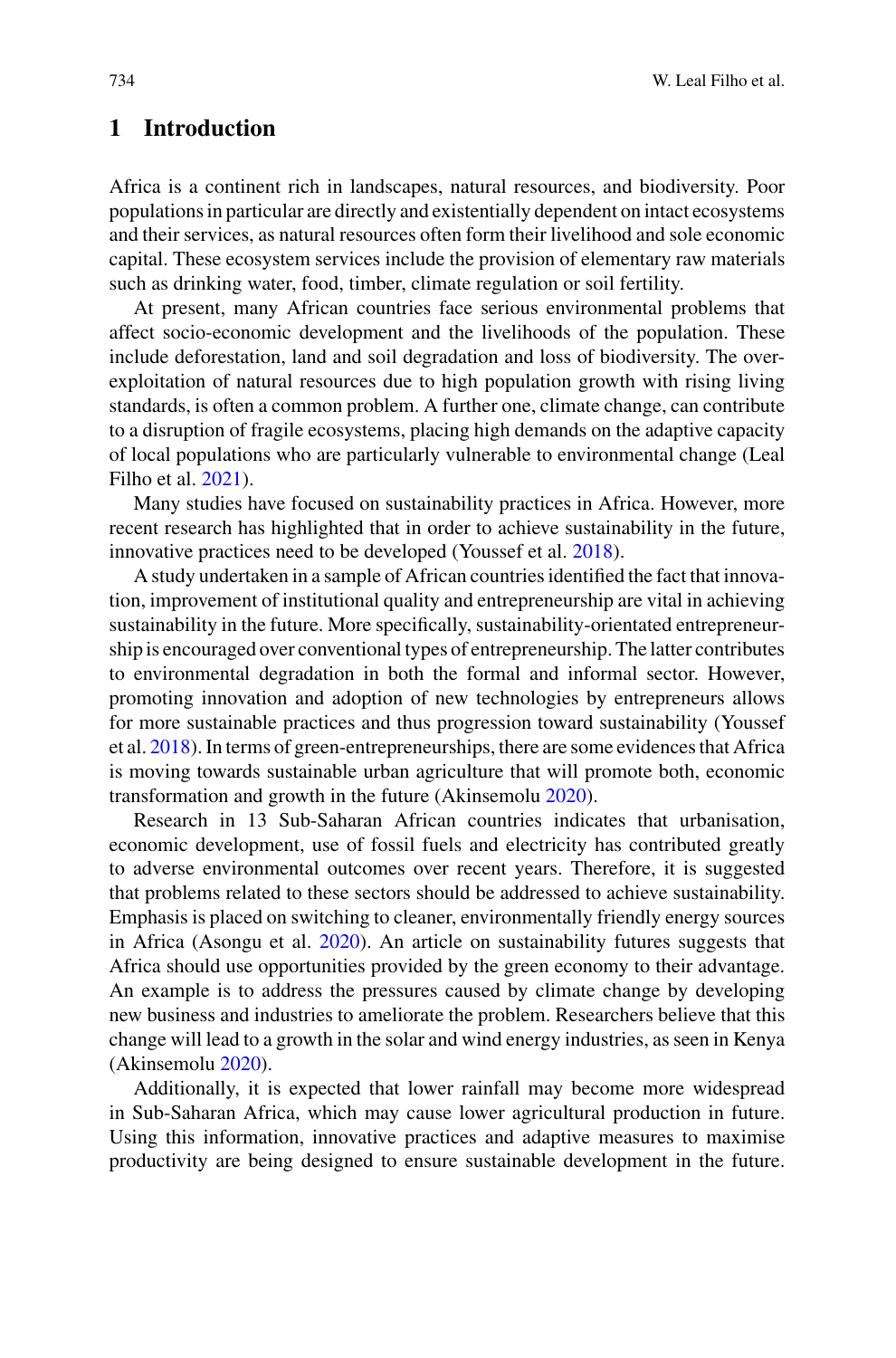In this case, addressing water deficits is being seen as an opportunity to ensure sustainability (Nhemachena et al. [2020\)](#page-8-1).

In other instances, an emphasis is being placed on the livestock industry, as current practices threaten sustainable development. New livestock policies are being designed to balance the cost and benefits of the livestock industry while ensuring a reduction in the impact on the environment in the future. More emphasis is also being placed on local solutions that can help to address the nexus environmental protection and nutrition (Mehrabi et al. [2020\)](#page-7-2).

## **2 Challenges for Sustainable Development in Africa**

Africa's population is growing at an exponential rate. The UN projects that 40% of the world's population will live on the continent by the end of the century (Coulibaly [2020\)](#page-7-3). A top challenge that faces the continent is the continued discord between demographic trends and job creation. Africa's young and fast-growing population that is expected to reach over 2.5 billion by 2030 will require jobs, infrastructure and services (Begashaw [2020\)](#page-7-4). Governments must attend to new policies that encourage job creation and maintain service delivery as the population grows rapidly and settlements become urbanized (Mbaku [2020\)](#page-7-5).

Seventy-nine African cities, associated with 48% of the African gross domestic production, are amongst the world's fastest-growing cities and severely threatened by climate change and natural disasters (Coulibaly [2020;](#page-7-3) World Economic Forum [2019\)](#page-8-2). The continent is coping with challenges that include fierce population growth, economic difficulties, corruption, authoritarianism, food shortages, health crises, extreme poverty, and extremism. Issues regarding service delivery and infrastructure are also holding the continent back from moving forward (Coulibaly [2020\)](#page-7-3).

The progress so far on the implementation of the sustainable development goals (SDGs) and targets has been uneven across Africa. A lack of coordination across national and local governments is setting Africa back (Gilpin [2020\)](#page-7-6). The Africa SDG Index and Dashboard (2019) shows that Mauritius, Botswana, Ghana, and Rwanda are the top performers. Of concern is that 18 out of a total of 46 countries in sub-Saharan Africa are, on average, less than 50% on the way to meeting the best possible outcome on all the SDGs. A huge challenge lies ahead for Africa if it wants to stay on track to meet the SDGs and it needs to accelerate reforms and implementation (Begashaw [2020\)](#page-7-4). For Africa to accomplish the SDGs it must invest in good governance that is inclusive and builds on empowering women. Furthermore, Africa must build and sustain peace, and end corruption (Mbaku [2020\)](#page-7-5). Despite visible improvement in education, progress still remains a concern. Africa is likely to meet the 2030 target of 100% education since current endeavours have achieved a primary school enrolment rate of over 90% in more than half of the countries in Africa. The challenge lies in increasing the net enrolment rate for lower secondary education since it stood at 28.3% in 2017 (Begashaw [2020\)](#page-7-4).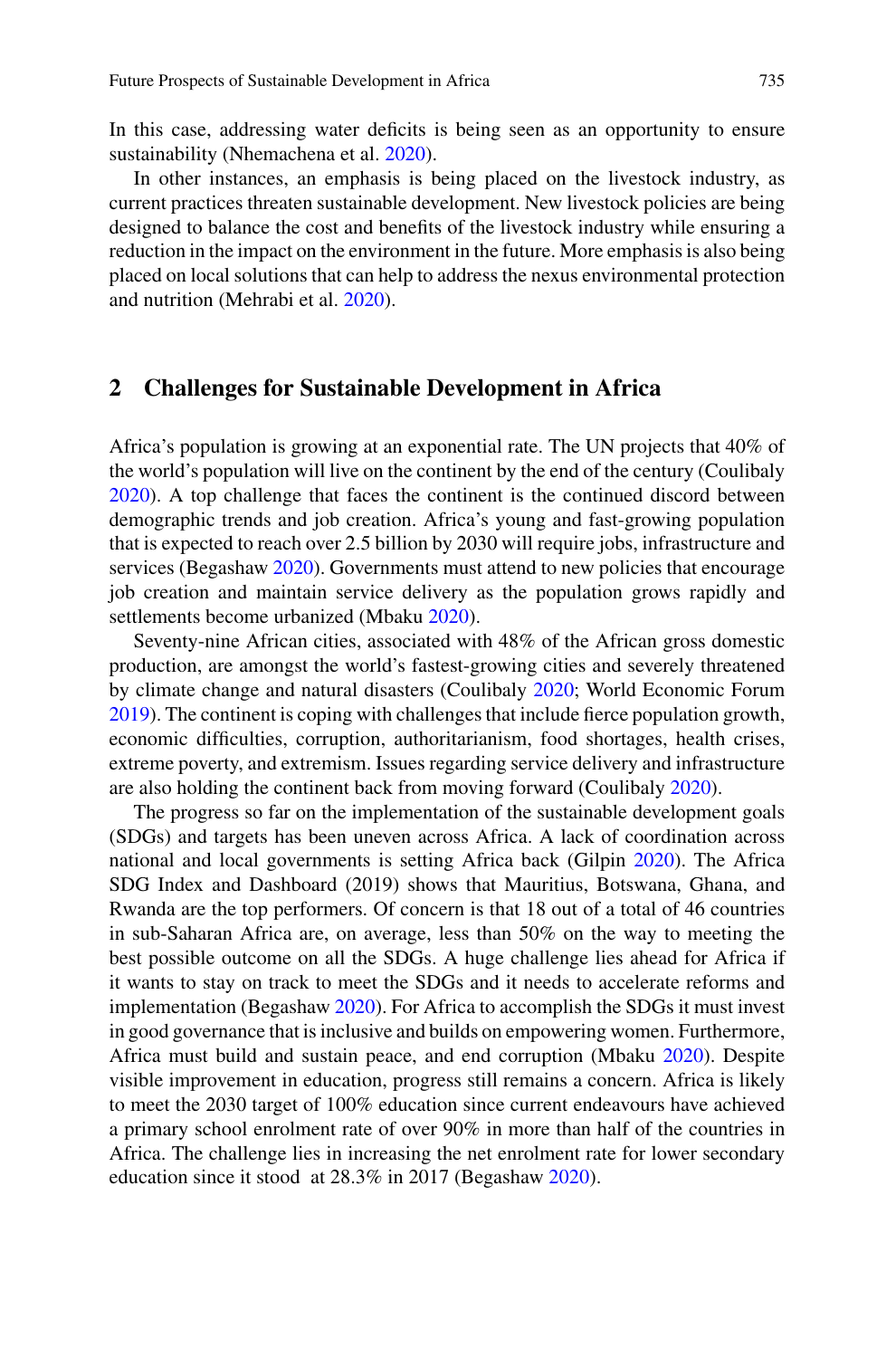Africa as a continent is also faced with the unique challenge of climate change (IPCC, 2018). Water, energy, and food are crucial resources that are vulnerable to the extreme weather events associated with climate change, putting vulnerable communities in Africa at risk of human migration (De Amorim et al. [2018\)](#page-7-7). Water, energy, and food are interdependent, and these essential resources demand sustainable, integrated, and informed management (Ibid). In developing countries, 70% of industrial waste is untreated. 15 to 18 billion  $m<sup>3</sup>$  of freshwater resources are polluted by fossil fuel production annually (UNESCO [2020\)](#page-8-3). Securing freshwater for growing populations is a challenge and a problem with multiple dimensions that presents unexpected consequences. Water challenges underscore the compromises that must be made between the environment and development (Sanya [2020\)](#page-8-4). In Africa and the rest of the resource challenged Global South the rate of urbanisation is accelerating, with 43% of its population living in urban areas. Associated with rising urbanisation is the challenge to provide adequate safe water and sanitation for those who lack access (United Nations, Department of Economic and Social Affairs, Population Division [2019\)](#page-8-5). These challenges are acknowledged in SDG 6 (Clean Water and Sanitation) (United Nations [2017\)](#page-8-6).

Population and economic growth are primary driving forces of the continent's growth in  $CO<sub>2</sub>$  emissions (Habimana Simbi et al. [2021\)](#page-7-8). African governments are faced with the challenge of supplying a growing demand for energy sources by business for economic growth without increasing  $CO<sub>2</sub>$  emissions and climate risks (Maji et al. [2019;](#page-7-9) Ssali et al. [2019\)](#page-8-7). Ultimately, the challenge that lies ahead for Africa's future efforts in reducing  $CO<sub>2</sub>$  emissions should be to focus on scaling up energy-efficient technologies, renewable energy updates, emission pricing and longterm green development towards meeting the SDGs (Habimana Simbi et al. [2021\)](#page-7-8). In sub-Saharan Africa coal (56%) is still the preferred choice for electricity generation. Other sources include hydro (22%), gas (9%), petroleum (9%), and nuclear (3%) (Maji et al. [2019\)](#page-7-9). Renewable energy only accounts for 1% of electricity generation from wind, solar, biomass (unclean wood fuel) and geothermal sources (AEO [2014\)](#page-6-1). The challenge for African countries is to move away from the heavy reliance on combustible biomass as a main source of energy for cooking and heating and include other cleaner energy sources like wind, solar, geothermal and clean biomass sources (Maji et al. [2019\)](#page-7-9).

A key priority for Africa is to address the worsening food security situation that is aggravated by the effects of climate change, declining agricultural productivity, rapid population growth, and urbanization (Ehui et al. [2020\)](#page-7-10). Millions of Africans living in low elevation coastal zones are also at risk of natural disasters and associated food insecurity (Mbaye [2020\)](#page-7-11). Thirty-one African countries need food aid, and more than 30% of the 830 million people worldwide suffering from inadequate food supply live in Africa (Begashaw [2020\)](#page-7-4).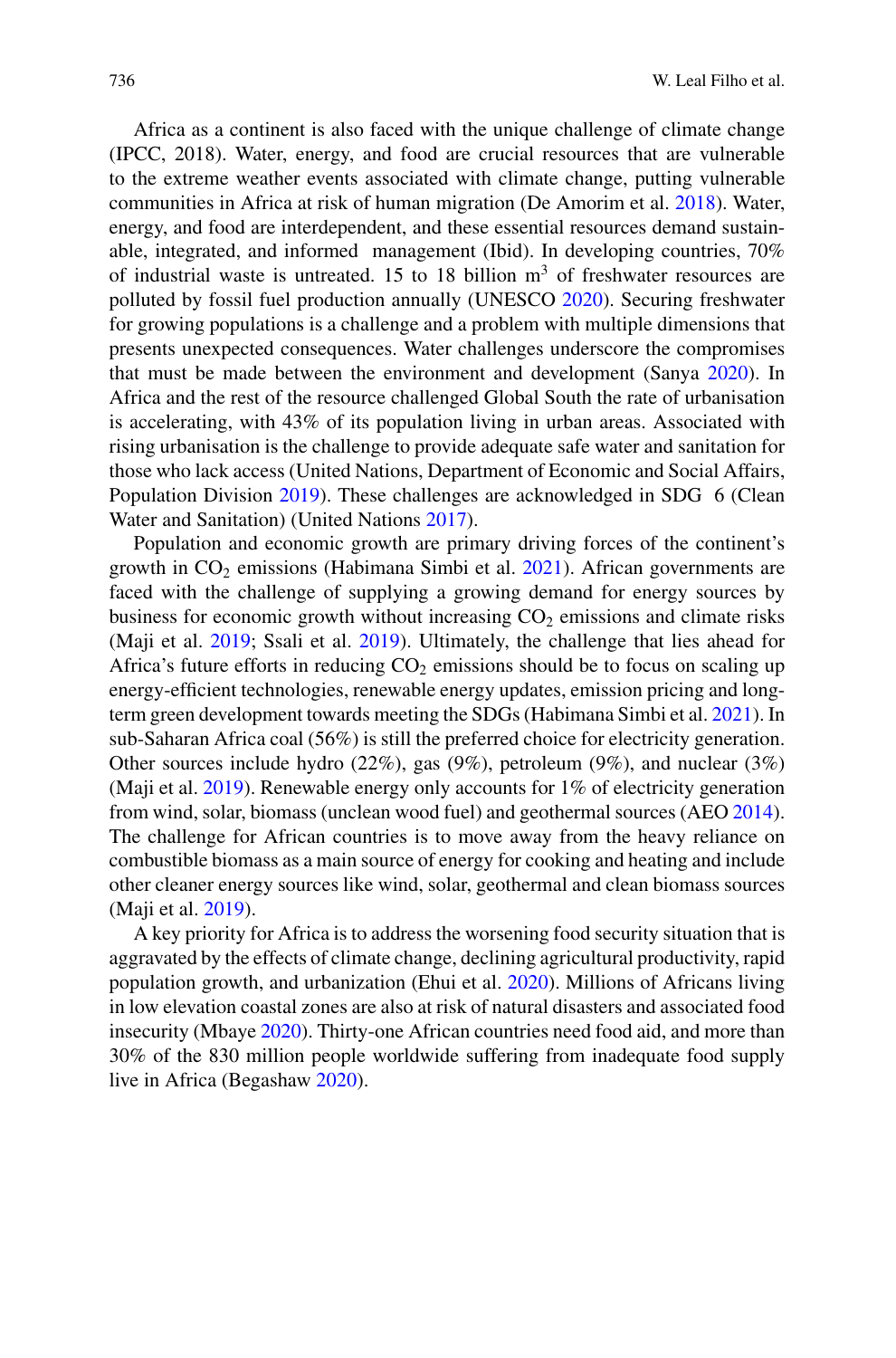#### **3 Opportunities for Sustainable Development in Africa**

Africa's potential lies in the collective positive action among its leaders and global policymakers to improve the livelihoods of all Africans guided by the SDGs and the African Union's Agenda 2063 (AUC [2014\)](#page-6-2). Achievement of this Agenda is closely related to Africa's huge potential for growth, which indeed makes it one of the world's most promising continents, but not at all costs, and with cognisance of the full complement of sustainability constraints and concerns. However, it has to be pointed out that while several factors support sustainable development and the attainment of the SDGs in Africa, the persistence of some antitheses in this regard have to be noted. An example is that although Africa is blessed with an extensive natural resource base that can be used for development initiatives, these resources are often not evenly distributed between countries and/or segments of society. The latter gives rise to an associated occurrence of negative environmental impacts in contexts where environmental management practices are not in place (Gasparatos et al. [2017\)](#page-7-12). Yet another antithesis is presented by the fact that although Africa is characterized by large tracts of agricultural land which have the potential to stimulate economic development (Schoneveld [2014\)](#page-8-8), high levels of under-nutrition and food insecurity are rampant (EIU [2015\)](#page-7-13) while agricultural practices are frequently linked to the occurrence of environmental degradation (Reynolds et al. [2015\)](#page-8-9). In order to address antitheses as these, and to capitalize on the opportunities for sustainable development, it is crucial to optimally implement Agenda 2063. Agenda 2063 is the continent's strategic development program that spells out Africa's long term economic and social aspirations. Agenda 2063 is an endogenous transformation plan rooted in African values and principles, such as solidarity and *Ubuntu*. The Agenda is focused on the strategic and competitive repositioning of Africa to ensure the eradication of poverty, in addition to socio-economic and technological transformation (Mhangara et al. [2019\)](#page-7-14).

With its emphasis on self-reliance and self-determination, Agenda 2063 provides a framework for the realization of sustainable development and the SDGs in Africa over medium to longer time horizons. It is generally accepted that successful implementation of Agenda 2063 is critical for the attainment of sustainable economic development, social prosperity and well-being, lasting political stability, security and protection, and regional integration in Africa (Mhangara et al. [2019\)](#page-7-14). Agenda 2063 furthermore embraces the notions of Pan Africanism and the African Renaissance, with a focus on liberation, political and economic emancipation, and which Nahmo [\(2017\)](#page-8-10) regards as essential prerequisites for sustainable development in Africa. The fact that up to two thirds of Africa consists of vast stretches of unused arable land provides the continent with the potential to not only sustainably grow its own food, but to provide food to the rest of the world as well (Muswere [2020\)](#page-8-11). Although Africa therefore indeed has the resource base to support its sustainable development, accompanied by significant growth potential (Nahmo [2017\)](#page-8-10), this potential will not realize if the practice persists to look for resources elsewhere instead of raising development finance from African markets (AUC [2014\)](#page-6-2). Expanding on the portrayal of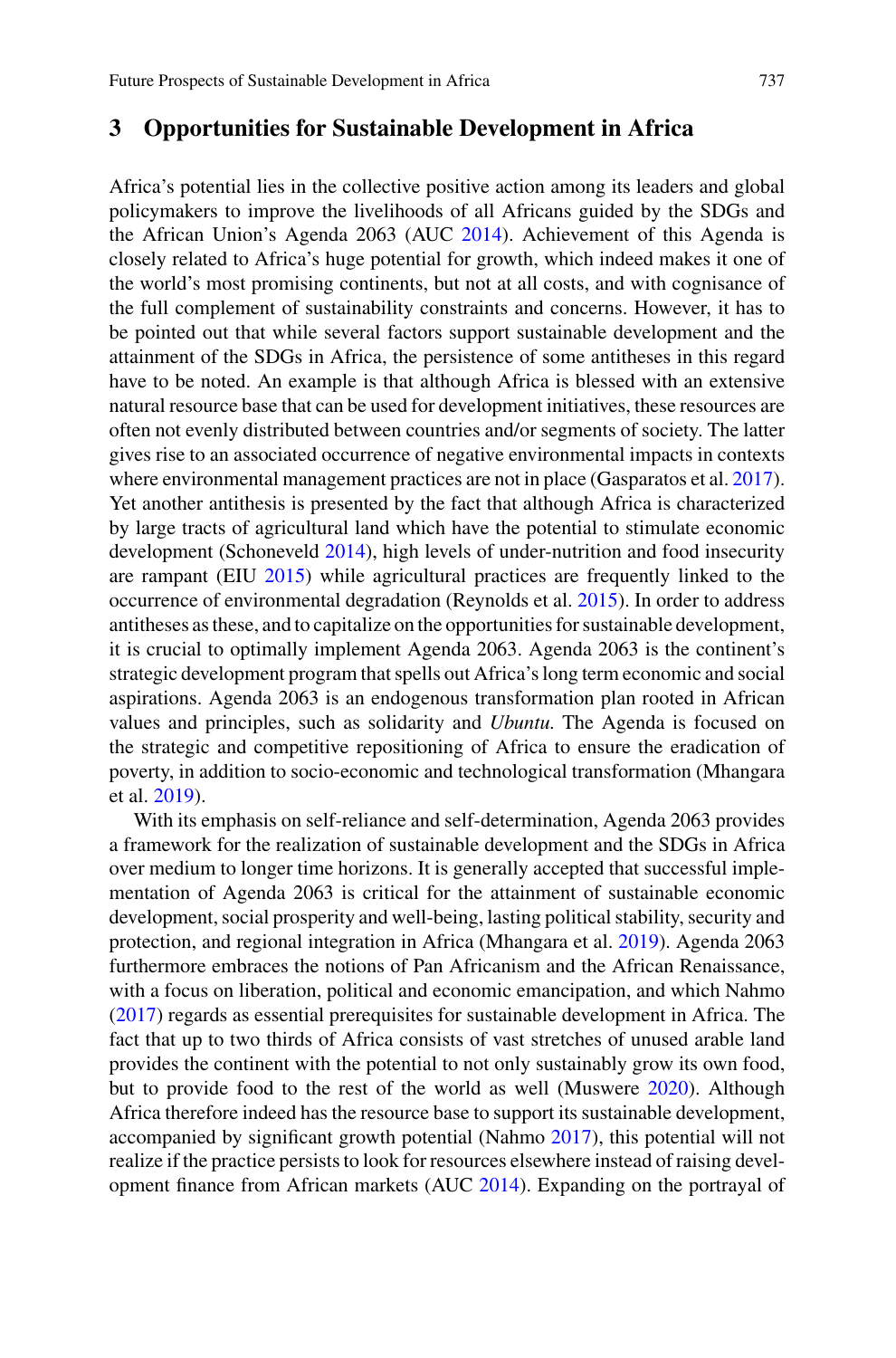Africa by August [\(2013\)](#page-7-15) as 'A hopeful continent', Nahmo [\(2017\)](#page-8-10) maintains that Africa will indeed 'rise' during the post-2015 Development Agenda, and supports his observation as follows:

- Africa now has its own vision, contained in Agenda 2063.
- Africa now realizes that domestic funding is crucial, including the need to mobilize these financial, as well as other resources.
- The ideal of a United Africa is closer than ever before.
- Africa is positioned strongly as part of the post-2015 Development Agenda.
- The required ingredients for development growth are slowly but surely realized.
- The view held by the world on Africa is changing positively.
- If turned to a real opportunity, the involvement of China can be of benefit to the continent.

In line with the remarks by President Obama on 26 July 2015 during his state visit to Kenya that the 'future of Africa is up to Africans' (Holmes and Scott [2015\)](#page-7-16), the achievement of success with sustainable development and the attainment of the SDGs in Africa requires the linkage of sustainable development to the livedexperiences, indigenous knowledge systems, and contextual realities of the different peoples of Africa (Manteaw [2012\)](#page-7-17). The latter is in alignment with the increased recognition that development initiatives that consider local perceptions and ways of doing and thinking are more likely to be successful and relevant to people's needs and to support sustainable development, as alluded to by Sillitoe [\(1998\)](#page-8-12) more than twenty years ago. Manteaw [\(2012\)](#page-7-17) points out that the privileging as well as dominance of Western approaches to sustainable development over local approaches has not been helpful in advancing the SDGs in some regions of the world, and particularly in Africa. Template transfers of sustainability solutions between regions and between cultures have proven to be less successful. A spectrum of opportunities is provided for Africans to drive the transformative shifts required for the realization of the SDGs in a framework grounded in their knowledge and value systems, context and aspirations. The significant number of chapters in this book which deals with the nexus between indigenous knowledge systems, sustainable development and the African continent confirm the importance attached to the so-called 'localisation' (Jones and Comfort [2020\)](#page-7-18) of the SDGs, thus making it relevant for Africa, by Africa. In this regard Chilisa [\(2017\)](#page-7-19) holds the viewpoint that "The unequal power relations between indigenous and western academic knowledge are the greatest threat to any form of collaborative research that seek to address Africa's sustainability challenges". An approach relying only on contextualization, but without consideration of decolonization and a reflection on associated research philosophies, is not sufficient.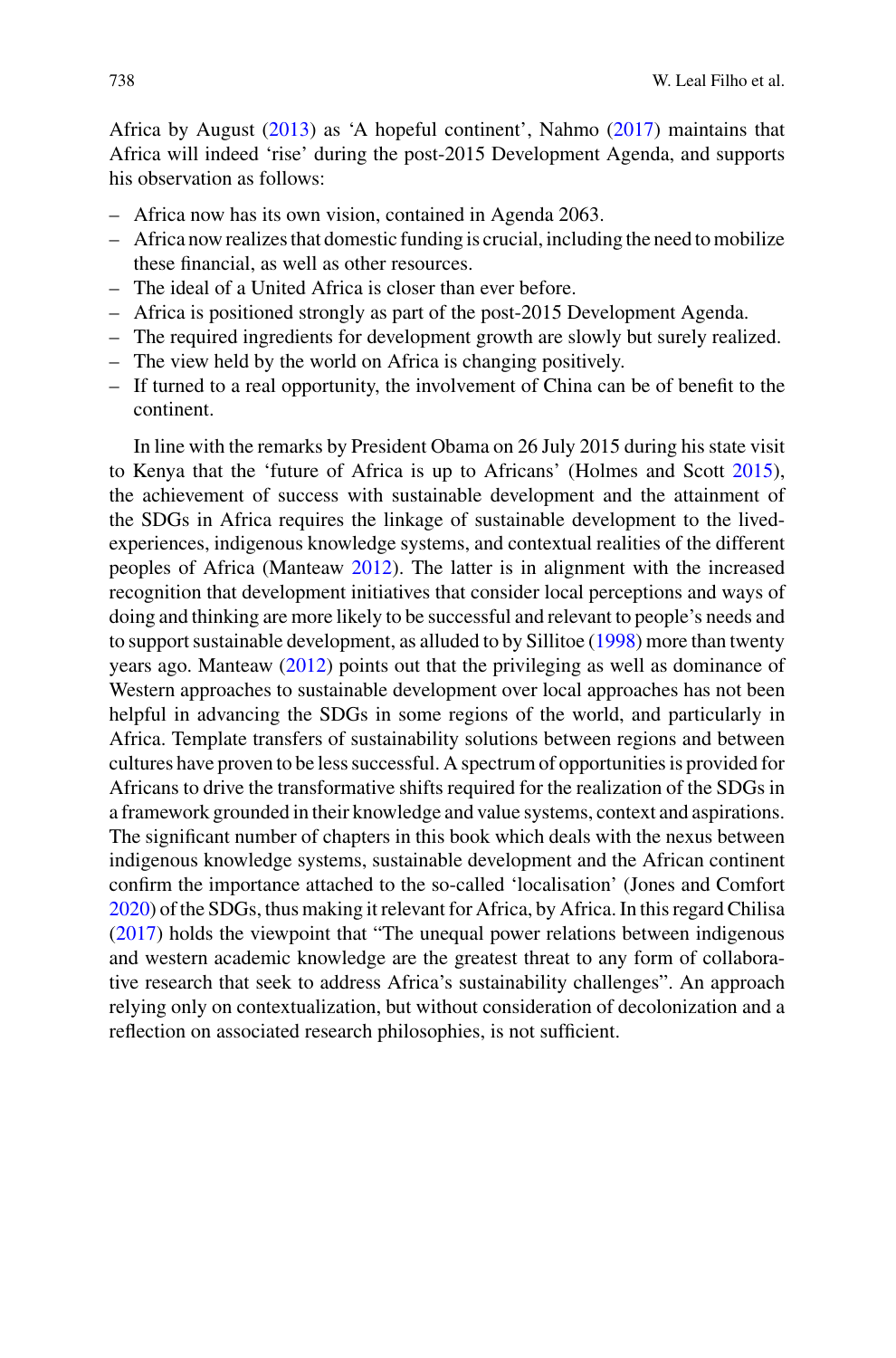# **4 Conclusion**

Africa's sustainable development requires stable living and economic spaces and the careful use of natural resources. This book has provided various examples of such research being conducted in Africa.

Governments in Africa need to adopt more pragmatic policies and treaties that address sustainability in the future (Asongu et al. [2020\)](#page-7-1). Goal 1 of the African Union's Agenda 2063 is for Africa to be "a prosperous continent with the means and resources to drive its own development, with sustainable and long-term stewardship of its resources."

Such international goals take up the importance of the issue for sustainable development, poverty reduction and Africa's competitiveness: protection of ecosystems and their sustainable use are anchored in international environment and development goals and regulations on climate protection, biodiversity conservation, combating desertification and forest protection, among others.

Even though the goals set by Agenda 2063 may be feasible, it is noticeable that there is often an inverse correlation between government initiatives and environmentally sustainability. Therefore, it is vital that, in the future, governments work together with other relevant stakeholders such as higher education institutions, NGOs, companies and citizens, so as to maximise synergies and lead to more -and better- initiatives, which may support the efforts to pursue and ensure sustainability in their countries. In Africa, inter-governmental collaborations should be encouraged (Adekunle [2020\)](#page-6-3), since they provide a good basis to gather capital and technical support, both within Africa and in cooperation with countries outside it.

The prospects of a sustainable Africa are bright. If carefully pursued and implemented. Taking into account aspects such as structural change and structural policy, agricultural investment, supply chains, digitalisation, trade policy, direct investment and job creation, and financial market development, sustainability policies in African countries will enable them to embark on a journey, where development may be socially acceptable, economically sound, ethically correct and socially just. Taken together, these provide suitable conditions for inclusive development, pursued along the lines of structural change and social cohesion in the region.

# **References**

- <span id="page-6-3"></span>Adekunle IA (2020) On the search for environmental sustainability in Africa: the role of governance. Environ Sci Pollut Res 1–14[.https://doi.org/10.1007/s11356-020-11432-5](https://doi.org/10.1007/s11356-020-11432-5)
- <span id="page-6-2"></span>African Union Commission (AUC) (2014). AGENDA 2063: The Africa we want. African Union Commission, Addis Ababa
- <span id="page-6-1"></span>AEO (African Energy Outlook) (2014) A focus on energy prospects on SubSaharan Africa. World energy outlook special report. [www.iea.org.](http://www.iea.org) Accessed 10 Mar 2021

<span id="page-6-0"></span>Akinsemolu AA (2020) The future: achieving sustainability. In: The principles of green and sustainability science. Springer, Heidelberg, pp 361–380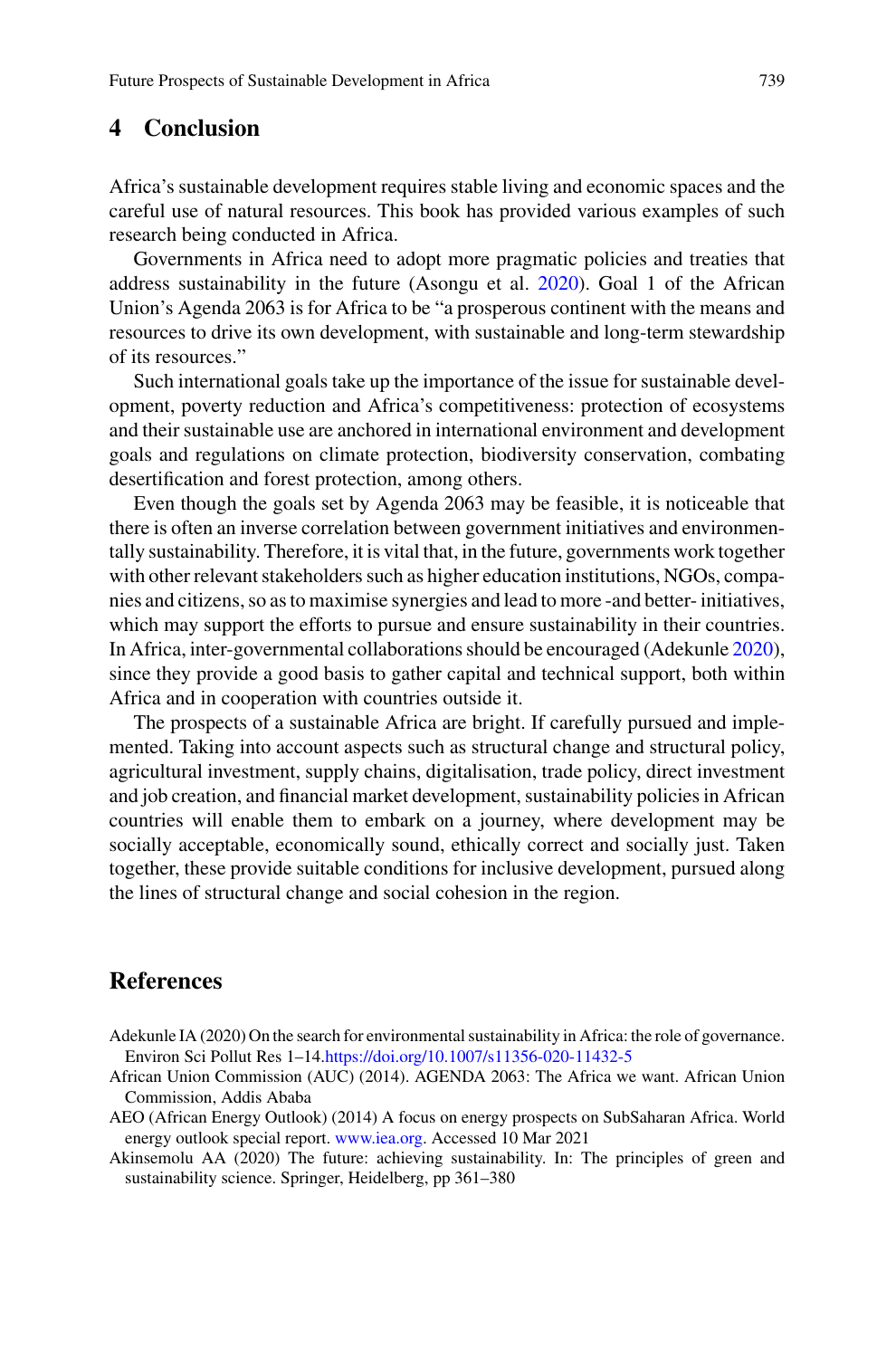- <span id="page-7-1"></span>Asongu SA, Agboola MO, Alola AA, Bekun FV (2020) The criticality of growth, urbanization, electricity and fossil fuel consumption to environment sustainability in Africa. Sci Total Environ 712:136–376. <https://doi.org/10.1016/j.scitotenv.2019.136376>
- <span id="page-7-15"></span>August O (2013) Africa rising: a hopeful continent. The economist, 2 Mar 2013. https://www.eco [nomist.com/special-report/2013/03/02/a-hopeful-continent. Accessed 11 Mar 2021](https://www.economist.com/special-report/2013/03/02/a-hopeful-continent)
- <span id="page-7-4"></span>Begashaw B (2020) Strategies to deliver on the sustainable development goals in Africa. In: Coulibaly BS (ed) Foresight Africa: top priorities for the continent 2020 to 2030, pp 9–13. Africa Growth Initiatives at Brookings
- <span id="page-7-19"></span>Chilisa B (2017) Decolonising transdisciplinary research approaches: an African perspective for enhancing knowledge integration in sustainability science. Sustainability Science 12(5):813–827
- <span id="page-7-3"></span>Coulibaly BS (2020) Foresight Africa: top priorities for the continent 2020 to 2030. https://www. [brookings.edu/multi-chapter-report/foresight-africa-top-priorities-for-the-continent-in-2020/.](https://www.brookings.edu/multi-chapter-report/foresight-africa-top-priorities-for-the-continent-in-2020/) Accessed 10 Mar 2021
- <span id="page-7-7"></span>De Amorim WS, Valduga IB, Ribeiro JMP, Williamson VG, Krauser GE, Magtoto MK, de Andrade JBSO (2018) The nexus between water, energy, and food in the context of the global risks: an analysis of the interactions between food, water, and energy security. Environ Impact Assess Rev 72:1–11
- <span id="page-7-10"></span>Ehui S, Kray H, Mghenyi E (2020) Policy priorities for achieving food and nutrition security by 2030. In: Coulibaly BS (ed) Foresight Africa: top priorities for the continent 2020 to 2030. Africa Growth Initiatives at Brookings, pp 56–59
- <span id="page-7-13"></span>EIU (The Economist Intelligence Unit) (2015) Global food security index 2015. An annual measure of the state of global food security. The Economist Intelligence Unit Limited, London
- <span id="page-7-12"></span>Gasparatos A, Takeuchi K, Elmqvist T, Fukushi K, Nagao M, Swanepoel F, Swilling M, Trotter D, von Blottnitz H (2017) Sustainability science for meeting Africa's challenges: setting the stage. Sustain Sci 12(5):635–640
- <span id="page-7-6"></span>Gilpin R (2020) Unpacking the implications of future trends for security in Africa. In: Coulibaly BS (ed) Foresight Africa: top priorities for the continent 2020 to 2030. Africa Growth Initiatives at Brookings, , pp. 31–33
- <span id="page-7-8"></span>Habimana Simbi C, Lin J, Yang D, Ndayishimiye JC, Liu Y, Li H, Xu L,MaW (2021) Decomposition and decoupling analysis of carbon dioxide emissions in African countries during 1984–2014. J Environ Sci 102, 85–98
- <span id="page-7-16"></span>[Holmes K, Scott E \(2015\) Obama lectures Kenyan president on gay rights.](https://edition.cnn.com/2015/07/25/politics/obama-kenya-kenyatta/) https://edition.cnn.com/ 2015/07/25/politics/obama-kenya-kenyatta/. Accessed 11 Mar 2021
- <span id="page-7-18"></span>Jones P, Comfort D (2020) A commentary on the localisation of the sustainable development goals. J Publ Aff 20(1):e1943
- IPCC (Intergovernmental Panel on Climate Change) (2018) Global warming of 1.5 °C. ISBN 978-92-9169-151-7. [www.ipcc.ch.](http://www.ipcc.ch) Accessed 10 Mar 2021
- <span id="page-7-0"></span>Leal Filho W, Oguge N, Ayal D, Adeleke L, da Silva I (2021) African handbook of climate change adaptation. Springer, Cham
- <span id="page-7-14"></span>Mhangara P, Lamba A, Mapurisa W, Mudau N (2019) Towards the development of agenda 2063 geo-portal to support sustainable development in Africa. ISPRS Int J Geo-Inf 8(9):399
- <span id="page-7-9"></span>Maji IK, Sulaiman C, Abdul-Rahim AS (2019) Renewable energy consumption and economic growth nexus: a fresh evidence from West Africa Energy Rep 5:384–392
- <span id="page-7-17"></span>Manteaw OO (2012) Education for sustainable development in Africa: the search for pedagogical logic. Int J Educ Dev 32(3):376–383
- <span id="page-7-5"></span>Mbaku JM (2020) Good and inclusive governance is imperative for Africa's future in Coulibaly. In: Coulibaly BS (ed) Foresight Africa: top priorities for the continent 2020 to 2030. Africa Growth Initiatives at Brookings, pp. 23–30
- <span id="page-7-11"></span>Mbaye AA (2020) Confronting the challenges of climate change on Africa's coastal areas. In: Coulibaly BS (ed) Foresight Africa: top priorities for the continent 2020 to 2030, pp. 52–56. Africa Growth Initiatives at Brookings
- <span id="page-7-2"></span>Mehrabi Z, Gill M, van Wijk M, Herrero M, Ramankutty N (2020) Livestock policy for sustainable development. Nat Food 1(3):160–165. <https://doi.org/10.1038/s43016-020-0042-9>